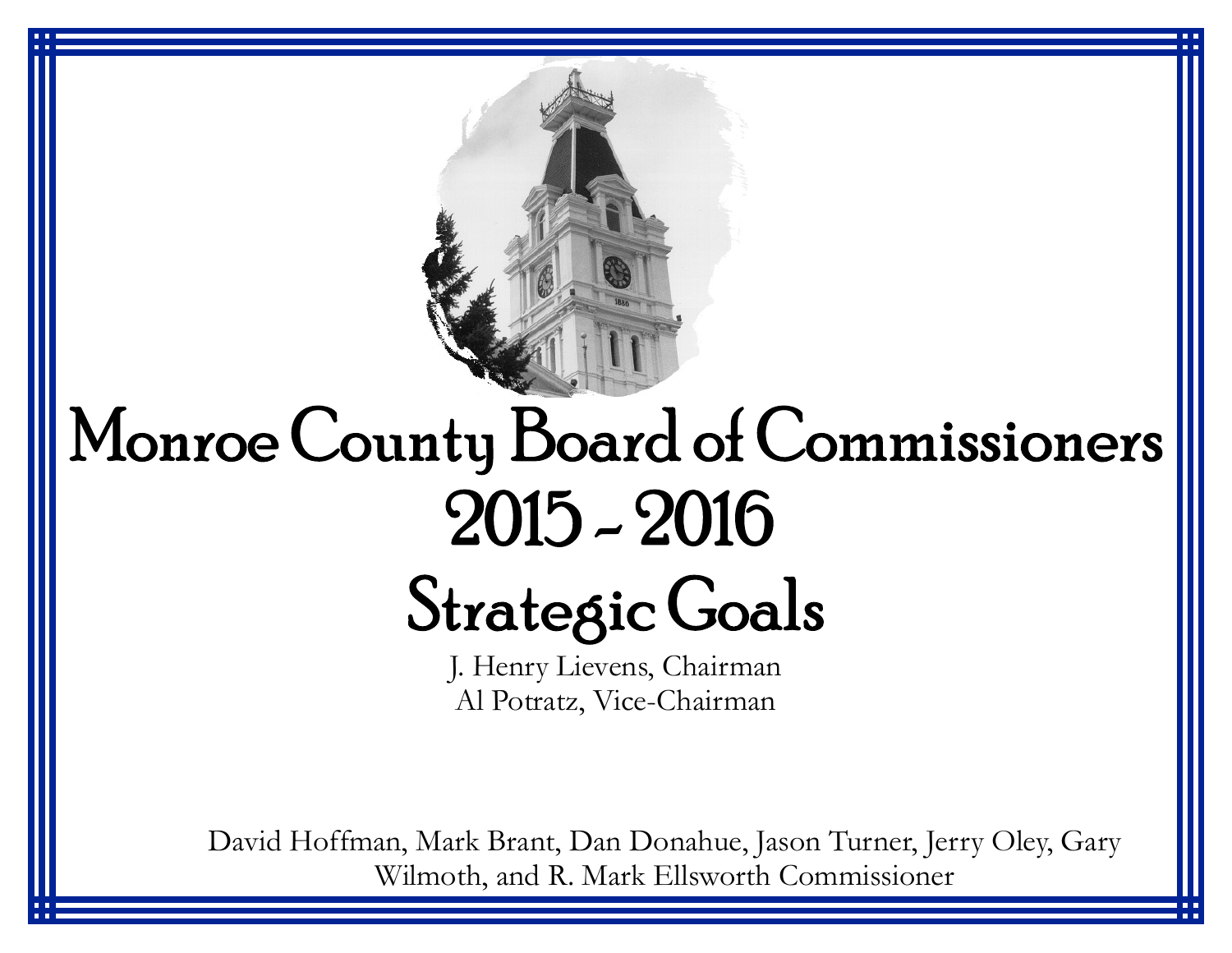## **MONROE COUNTY BOARD OF COMMISSIONERS 2015-2016 GOALS**

| <b>CATEGORY</b>              | <b>GOAL &amp; DESCRIPTION</b>                                                                                                 | STATUS/BACKGROUND                                                                                                                                                                                                                                                                                                                                                                                                                                     | <b>ASSIGNMENT</b>                                                                                                             | <b>PROJECTED</b><br><b>DATE</b> |
|------------------------------|-------------------------------------------------------------------------------------------------------------------------------|-------------------------------------------------------------------------------------------------------------------------------------------------------------------------------------------------------------------------------------------------------------------------------------------------------------------------------------------------------------------------------------------------------------------------------------------------------|-------------------------------------------------------------------------------------------------------------------------------|---------------------------------|
|                              |                                                                                                                               |                                                                                                                                                                                                                                                                                                                                                                                                                                                       |                                                                                                                               |                                 |
| <b>PUBLIC SAFETY:</b>        |                                                                                                                               |                                                                                                                                                                                                                                                                                                                                                                                                                                                       |                                                                                                                               |                                 |
| #1                           | Continue to add more Sheriff officers for<br>direct citizen support and service                                               | In 2014, the County Board funded 3 additional Deputies, the first<br>additional officers since reductions in 2011. This was primarily due to<br>higher ICE Housing counts and associated revenues reducing the<br>County General fund amount. The new Tier 2 compensation program<br>provides opportunity to replace 4 officers for every 3 Tier 1 officers<br>who separate employment.                                                               | Sheriff, HR Director March 2015<br>replacement plan approved for<br>current year staffing.                                    | Continuous                      |
| #2                           | Continued Investment in necessary<br>capital funding for operations                                                           | 2014 & 2015 budgets have increased the amount of funding allocated<br>for fleet and capital for public safety operations. The preliminary 2016<br>budget includes same level of funding to continue necessary<br>investments.                                                                                                                                                                                                                         | Sheriff & Administrator<br>Include in working budget<br>documents                                                             | September                       |
| #3                           | Update on the staffing and workload at<br>Central Dispatch                                                                    | Call volumes at the 911 Center have increased and the trend in 2015 is<br>for calls averaging 2,000 more per month than 2014. The Board wants<br>to understand the impact and prepare to ensure reliability of the<br>emergency call center                                                                                                                                                                                                           | 911 Director                                                                                                                  | July                            |
| #4                           | Update on the additional 3 Deputies<br>from 2014 and additional 1 Sgt. In 2015                                                | The Board is interested in learning how the additional staffing is being<br>deployed and the impact for the community. The 3 Deputies (6,240<br>hrs.) 1 Sgt (2,080 hrs) and tier 2 new hires (640 hrs) provide 8,960<br>additional annual staff work hours and how their efforts are serving the<br>community is part of the update to the Board.                                                                                                     | Sheriff                                                                                                                       | July                            |
| <b>ECONOMIC DEVELOPMENT:</b> |                                                                                                                               |                                                                                                                                                                                                                                                                                                                                                                                                                                                       |                                                                                                                               |                                 |
| #1                           | Strategic plan for transportation<br>corridor                                                                                 | Develop plans for economic opportunities from the new International<br>Bridge along key transportation corridors of the County including I-75,<br>I-275, and US 23. Retain qualified expertise to assist with the strategic<br>approach to prepare sites and present to potential<br>business/development interests. Increase tax base & employment<br>opportunties for community. Invest more efforts and resources in a<br>more proactive approach. | <b>Business Development</b><br>Corporation, Economic<br>Development Corporation,<br>Board of Commissioners,<br>Administrators | September                       |
| #2                           | Coordinate and develop forum for local<br>units of government on site ready efforts<br>and preparing for economic development | Provide a subject matter expert to assist in learning what steps and<br>efforts can be taken before developers inquire. What works at the local<br>level for zoning and permitting and what value can be gained from the<br>Developers Streamlining Guide and related practices in our local units.<br>Support collaborative efforts for job creation.                                                                                                | <b>Business Development</b><br>Corporation, Economic<br>Development Corporation, Planning,<br>Administrator                   | September                       |
| #3                           | Create a more prominent feature of<br>economic development in the County<br>Master plan                                       | In 2015, the County master plan will be updated. The goal will be to<br>include and where appropriate, overlay important economic<br>development data into the plan to create a more robust master plan for<br>the County.                                                                                                                                                                                                                            | Planning Commission, Business<br>Development Corporation, Local<br>Units, Supervisors                                         | October                         |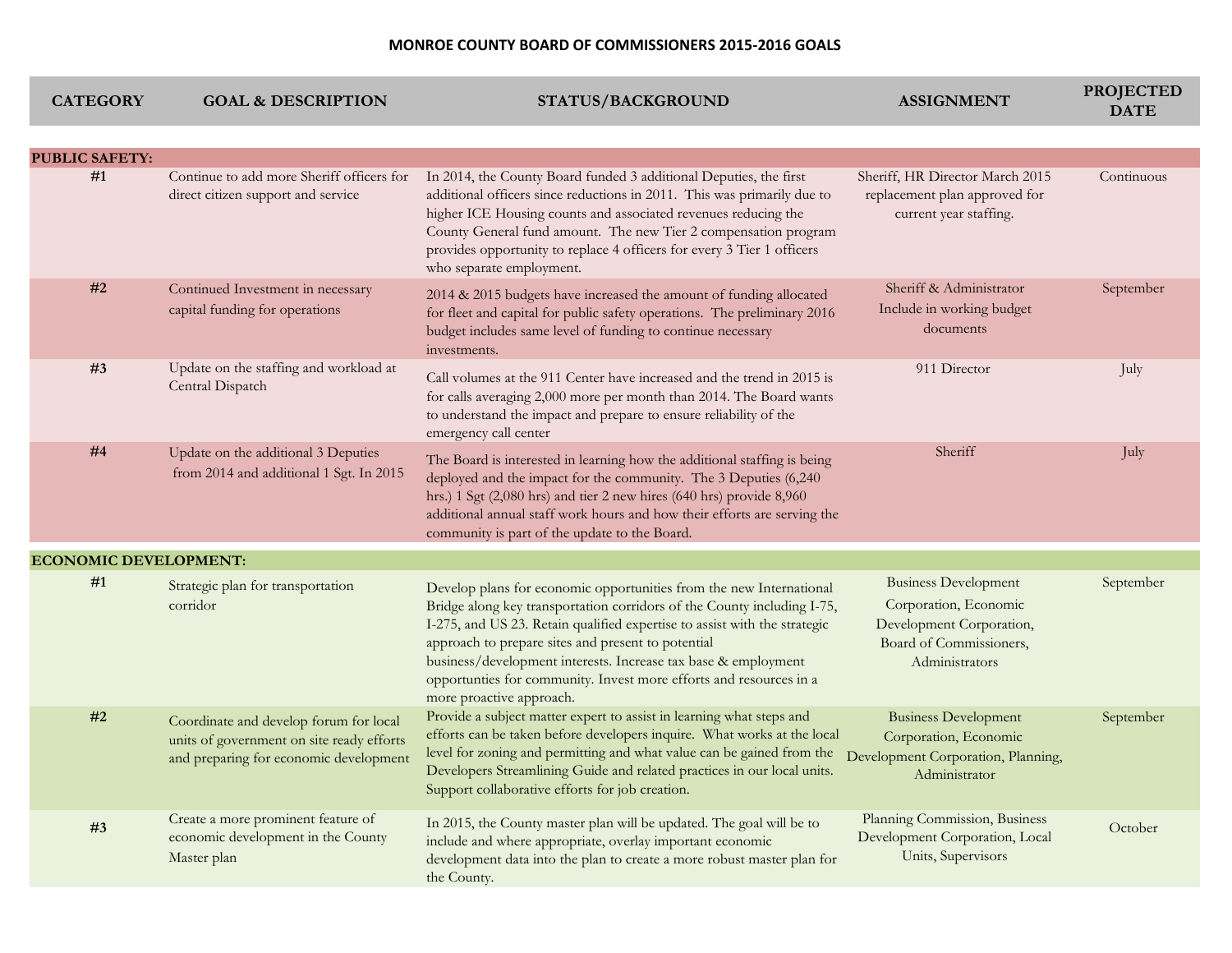| <b>CATEGORY</b>             | <b>GOAL &amp; DESCRIPTION</b>                                                                                        | <b>STATUS/BACKGROUND</b>                                                                                                                                                                                                                                                                                                                                                                                                                                                               | <b>ASSIGNMENT</b>                                                                | <b>PROJECTED</b><br><b>DATE</b>                           |
|-----------------------------|----------------------------------------------------------------------------------------------------------------------|----------------------------------------------------------------------------------------------------------------------------------------------------------------------------------------------------------------------------------------------------------------------------------------------------------------------------------------------------------------------------------------------------------------------------------------------------------------------------------------|----------------------------------------------------------------------------------|-----------------------------------------------------------|
|                             | <b>ECONOMIC DEVELOPMENT CONTINUED:</b>                                                                               |                                                                                                                                                                                                                                                                                                                                                                                                                                                                                        |                                                                                  |                                                           |
| #4                          | Implement Geographic Information<br>System function more completely into<br>development efforts                      | All County base mapping is to be complete by June 30. Install GIS<br>application and operating software to begin using database in daily<br>functions. Launch web based applications for local units to share data<br>and support keeping data current. Promote shared data & application<br>access to BDC for preparing timely and responsive proposals.                                                                                                                              | Equalization, Planning, IT,<br>Administrator, Treasurer, BDC,<br>Road Commission | June -Dec. On going                                       |
|                             | <b>CAPITAL OUTLAY-INVESTMENTS</b>                                                                                    |                                                                                                                                                                                                                                                                                                                                                                                                                                                                                        |                                                                                  |                                                           |
| #1                          | Fund capital outlay and capital<br>improvement programs to strengthen<br>organization's service delivery<br>capacity | The financial-economic recession has strained the County's ability to<br>keep pace with technology, physical property maintenance and other<br>important capital needs for core operations. Increase the funding for<br>key projects and expenditures to enhance our employees ability to<br>improve public service, reliability of the services and improve overall<br>productivity.                                                                                                  | Administrator, Elected &<br>appointed Department<br>Heads and Board              | September-<br>October                                     |
| <b>PUBLIC HEALTH</b>        |                                                                                                                      |                                                                                                                                                                                                                                                                                                                                                                                                                                                                                        |                                                                                  |                                                           |
| #1                          | Drug Abuse Prevention                                                                                                | Prescription drug abuse continues to be a public safety concern as it<br>has a negative impact on the lives of citizens in our community.<br>Continue to support and sponsor prescription drug take back events<br>and ongoing efforts for proper disposal of unused/unwanted<br>medications. Monitor the results of efforts and programs through<br>periodic reports from Public Health Officer, Substance Abuse<br>Coalition & law enforcement agencies.                             | Board of Commissioners,<br>Health Officer, Substance<br>Abuse Coalition          | On-going                                                  |
| #2                          | Water Quality                                                                                                        | The water crisis of 2014 has heightened awareness of the need to<br>develop plans to reduce phosphorus run off and other contaminants<br>into Lake Erie. A number of initiatives are underway in the state and<br>region. Stay abreast of the work being done and advocate for the value<br>of clean and reliable drinking water throughout the region. This effort<br>includes opposition to injection wells that pose unknown risks to<br>drinking water in areas within the County. | Board of Commissioners<br>Planning Staff,<br>Ned Birkey,<br>TMACOG, SEMCOG       | On-going                                                  |
| <b>OVERSIGHT/GOVERNANCE</b> |                                                                                                                      |                                                                                                                                                                                                                                                                                                                                                                                                                                                                                        |                                                                                  |                                                           |
| #1                          | Pension & Retiree Health Care Trusts                                                                                 | Continue to monitor the performance of the investments and<br>the overall funding of these two (2) post employment<br>benefit programs.                                                                                                                                                                                                                                                                                                                                                | Board of Commissioners,<br>Administrator                                         | At key report dates<br>for actuarial<br>valuations, other |